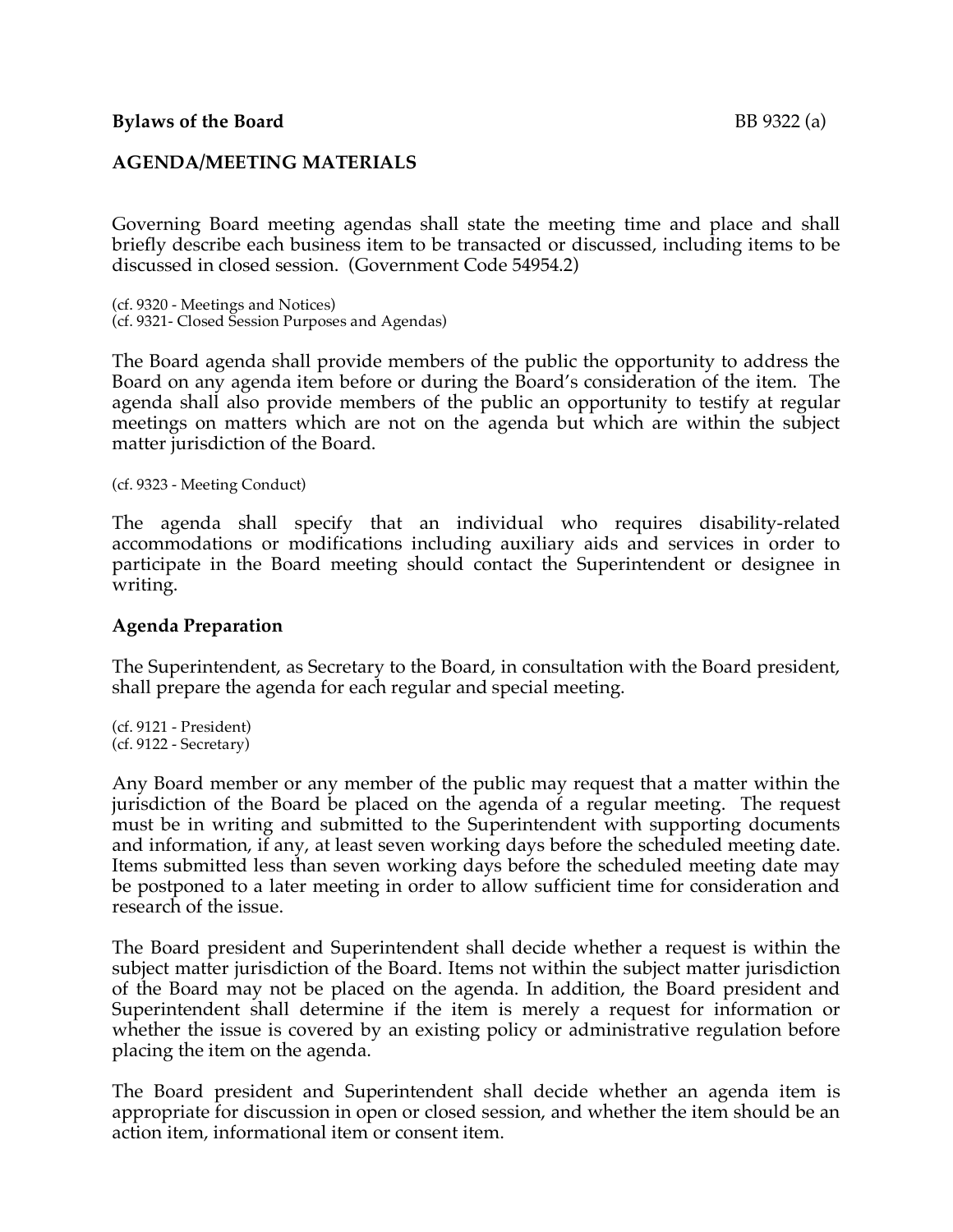# **AGENDA/MEETING MATERIALS** (continued)

All public communications with the Board are subject to requirements of relevant Board policies and administrative regulations.

(cf. 1312.1 - Complaints Concerning District Employees)

- (cf. 1312.2 Complaints Concerning Instructional Materials)
- (cf. 1312.3 Uniform Complaint Procedures)

(cf. 1340 - Access to District Records)

(cf. 3320 - Claims and Actions Against the District)

(cf. 5144.1 - Suspension and Expulsion/Due Process)

## **Consent Items**

In order to promote efficient meetings, the Board may act upon more than one item by a single vote through the use of a consent agenda. Consent items are items of a routine nature or items for which no Board discussion is anticipated and for which the Superintendent recommends approval.

In accordance with law, the public has a right to comment on any consent item. At the request of any member of the Board, any item on the consent agenda shall be removed and given individual consideration for action as a regular agenda item.

# **Agenda Dissemination**

A copy of the agenda shall be forwarded to each Board member at least three days before each regular meeting, together with the Superintendent or designee's report, minutes to be approved, copies of communications, reports from committees, staff, citizens and others, and other available documents pertinent to the meeting.

When special meetings are called, the Superintendent and president shall make every effort to get the agenda and support materials to Board members as soon as possible.

Board members shall review agenda materials before each meeting. Individual members may confer directly with the Superintendent or designee to obtain additional information on agenda items.

Upon request, the Superintendent or designee shall make the agenda and/or agenda packet available in appropriate alternative formats to persons with a disability, as required by the Americans with Disabilities Act. (Government Code 54954.1)

The Superintendent or designee shall mail a copy of the agenda, or a copy of all the documents constituting the agenda packet, to any person who requests the items. The materials shall be mailed at the time the agenda is posted or upon distribution of the agenda to a majority of the Board, whichever occurs first. (Government Code 54954.1)

Any request for mailed copies of agendas or agenda packets shall be in writing and shall be valid for the calendar year in which it is filed. Written requests must be renewed following January 1 of each year. (Government Code 54954.1)